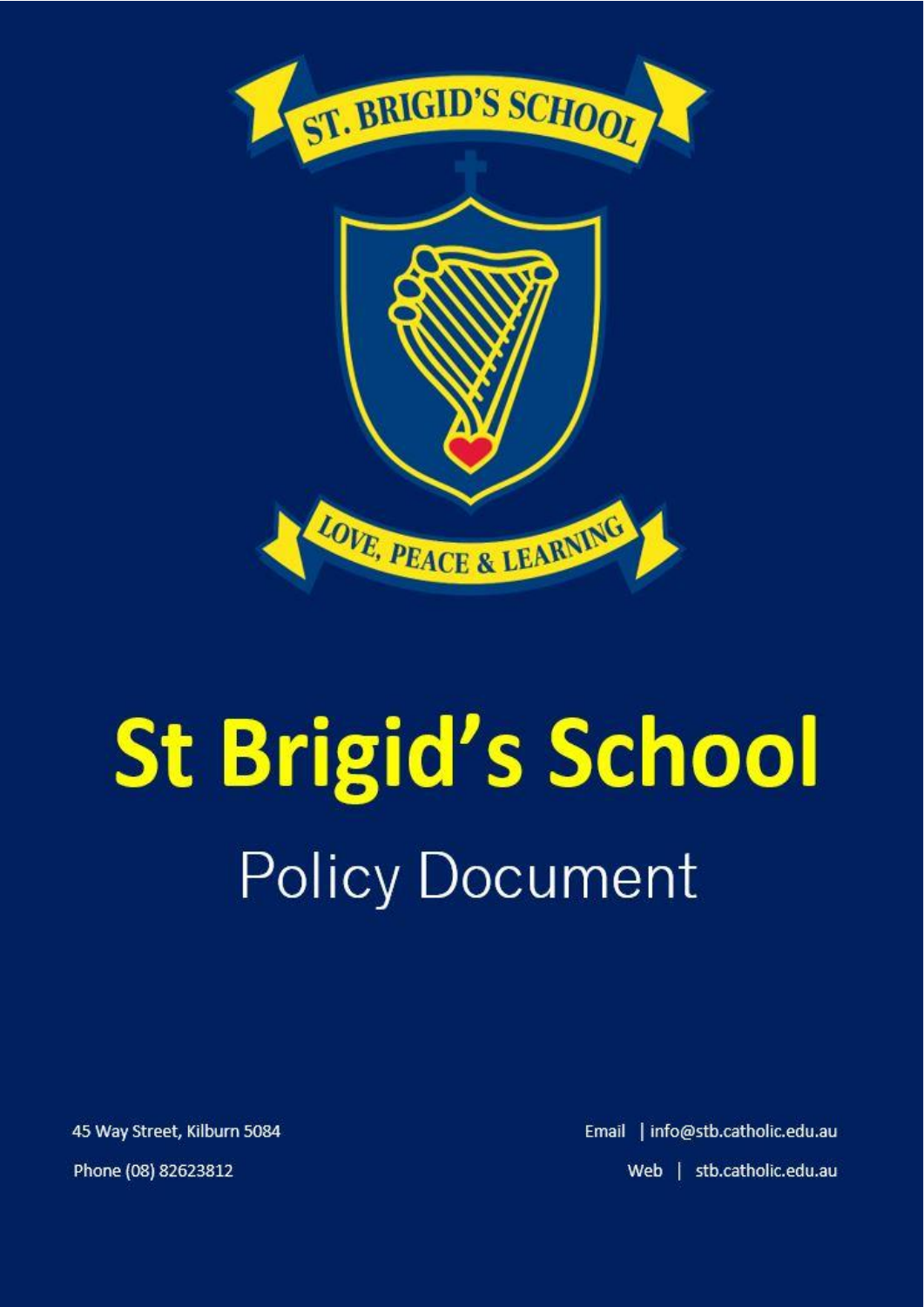## Anti-Bullying/Harassment Policy

#### 1. Purpose

This policy for Anti-Bullying/Harassment at St Brigid's School is framed within the Vision Statement for Catholic Schools. St Brigid's is a school which advocates love, peace and learning. Every person in our community has the right, without exception to be treated with respect for individual dignity through inclusivity without distinction or discrimination on account of beliefs, race, colour, sex, religious, physical appearance or ability, national or social origin.

#### 2. Scope

This policy applies to all students, staff, parents, contractors and volunteers at St Brigid's School.

#### 3. Policy

The school is committed to:

- $\bullet$  providing a safe, respectful, and caring environment in which all students can develop spiritually, socially, and academically
- $\bar{I}$  providing guidelines to staff, parents, students, and volunteers for fostering and maintaining student management and countering bullying, violence, and harassment
- $\bar{I}$  providing logical and consistent procedures to be applied across the whole school
- $\ddot{\bullet}$  developing a system of shared understanding, common practices, and consequences for both bullying and harassment
- $\bar{I}$  ensuring a sequential and consistent approach to the identification and consequences of bullying behaviours
- $\ddot{\mathbf{z}}$  explicitly teaching anti-bullying techniques through the curriculum
- $\bar{I}$  identifying bullying behaviours and the role of the bystander
- $\ddot{\mathbf{I}}$  integrating explicit teaching, modelling, practice, and acknowledgement of social and emotional competencies as part of the core curriculum.
- $\ddot{\bullet}$  establishing, developing, and managing teaching and learning environments in which students learn to act with respect towards themselves and others and their environment
- $\bar{I}$  implementing behaviour related policies and practices that include both prevention and intervention practices
- $\bar{I}$  providing on-going professional learning opportunities for staff in social emotional related education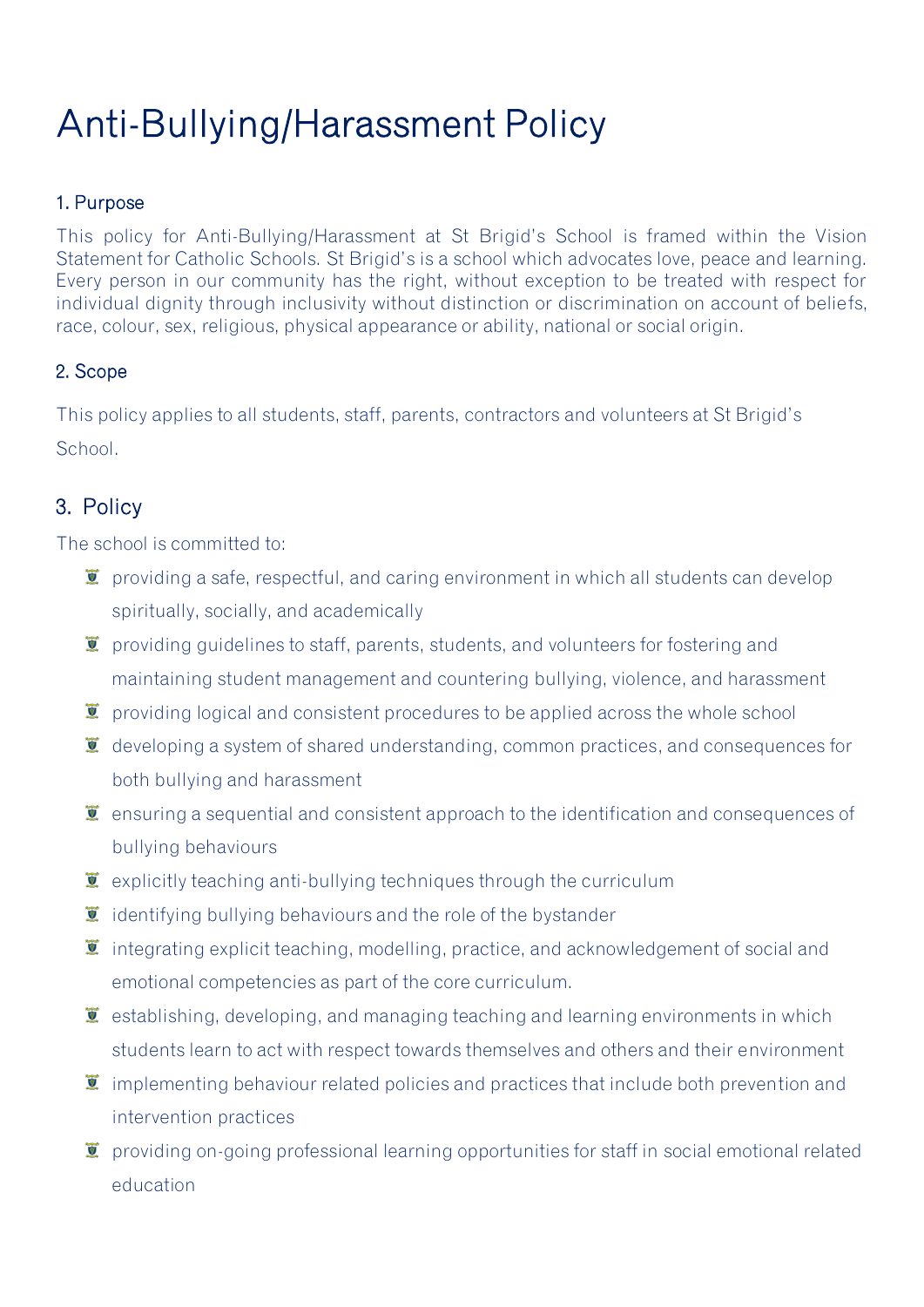$\bar{I}$  responding to issues at the earliest opportunity, consistently and about the uniqueness of each situation, the stage of development of those involved and the opportunities for continued growth in developing personal and social responsibility.

#### 4. Definitions

#### Definitions of Bullying and Harassment

Bullying: is one form of harassment and has been defined thus: bullying is repeated, unreasonable behaviour directed towards an individual or a group, that creates a risk to health and safety;

Repeated behaviour refers to the persistent nature of the behaviour and can refer to a range of behaviours over time

Unreasonable behaviour means behaviour that a reasonable person, having regard for the circumstances, would see as victimising, humiliating, undermining, and threatening

Sexual harassment is one form of harassment where the harassment is sexual harassment and a person must have engaged in unwelcome conduct of a sexual nature in circumstances in which a reasonable person, having regard to all the circumstances, would have anticipated the possibility that the person harassed would be offended, humiliated or intimidated. Sexual harassment is more fully defined in section 28A of the Sex Discrimination Act 1984 (Cth.)

#### Bullying can be obvious and aggressive. Examples could include:

- $\overline{\bullet}$  abusive, insulting or offensive language
- $\bar{I}$  behaviour or language that frightens, humiliates, belittles or degrades, including criticism that is delivered with yelling and screaming
- $\ddot{\bullet}$  teasing or regularly making someone the brunt of practical jokes
- $\bullet$  displaying material that is degrading or offending
- $\bar{I}$  spreading gossip, rumours and innuendo of a malicious nature

Violence, assault, and stalking are extreme forms of bullying that constitute a criminal offence. Such behaviour should be reported directly to the police. Examples include, but are not limited to:

- $\mathbf{\Sigma}$  harmful or offensive initiation practices
- $\ddot{\bullet}$  physical assault or unlawful threats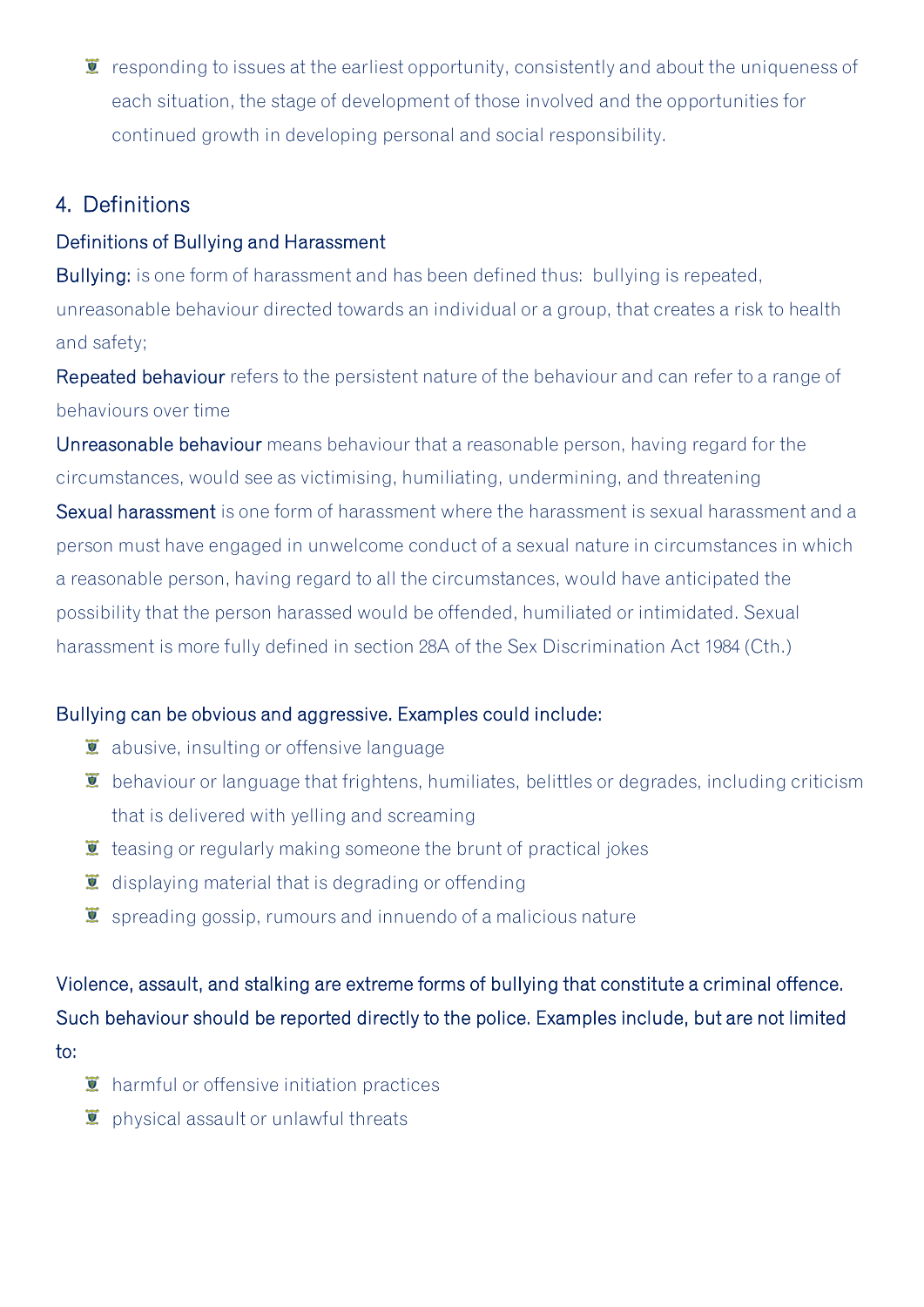Repeated refers to the persistent or ongoing nature of the behaviour and can refer to a range of different types of behaviour over time.

CESA means Catholic Education SA, including any School or CEO, as the context may permit.

Staff employees of St Brigid's School.

Parent/caregivers- The parent, guardian, or caregiver of a student (singular or plural).

Students – children that attend St Brigid's School.

Volunteer: A person who provides their services to the school free of charge, has completed Working with Children Checks and the school's volunteer induction requirements.

### 5. Supporting Procedures or Policy Support Documents

This Policy is to be read in conjunction with, and is additional to, any relevant South Australian Commission for Catholic Schools (SACCS), school or CEO policy, procedure or support document. All Staff are required to comply with the provisions of any such documents, including the following:

- St Brigid's Anti-bullying/Harassment Procedures
- St Brigid's Responding to Bullying and Harassment in the Workplace Policy
- St Brigid's Responding to Bullying and Harassment in the Workplace Procedures
- St Brigid's Grievance Resolution Policy
- St Brigid's Grievance Resolution Procedure
- St Brigid's Development of Building Respectful Relationships Policy
- St Brigid's Development of Building Respectful Relationships Procedure
- Stop Bullying in SA: http://www.stopbullyingsa.com.au/
- ACCESS Ph. 1300 667 700 www.accesssa.com.au
- Stop Bullying in SA website:<http://stopbullyingsa.com.au/default.asp>

• Policy for the care, wellbeing and protection of children and young people http://www.cesa.catholic.edu.au/\_files/f/2626/Care\_Wellbeing\_and\_Protection\_of\_Young\_P [eople.pdf](http://www.cesa.catholic.edu.au/__files/f/2626/Care_Wellbeing_and_Protection_of_Young_People.pdf)

- Suicide Postvention Guidelines [https://online.cesa.catholic.edu.au/docushare/dsweb/Get/Document-](https://online.cesa.catholic.edu.au/docushare/dsweb/Get/Document-10668/Suicide+Postvention+Guidelines+cover+tabs.pdf)[10668/Suicide+Postvention+Guidelines+cover+tabs.pdf](https://online.cesa.catholic.edu.au/docushare/dsweb/Get/Document-10668/Suicide+Postvention+Guidelines+cover+tabs.pdf)
- Protective Practices [http://www.cesa.catholic.edu.au/\\_\\_files/f/18944/2017-0921-](http://www.cesa.catholic.edu.au/__files/f/18944/2017-0921-Protective_practices_final_WEB2.pdf) [Protective\\_practices\\_final\\_WEB2.pdf](http://www.cesa.catholic.edu.au/__files/f/18944/2017-0921-Protective_practices_final_WEB2.pdf)